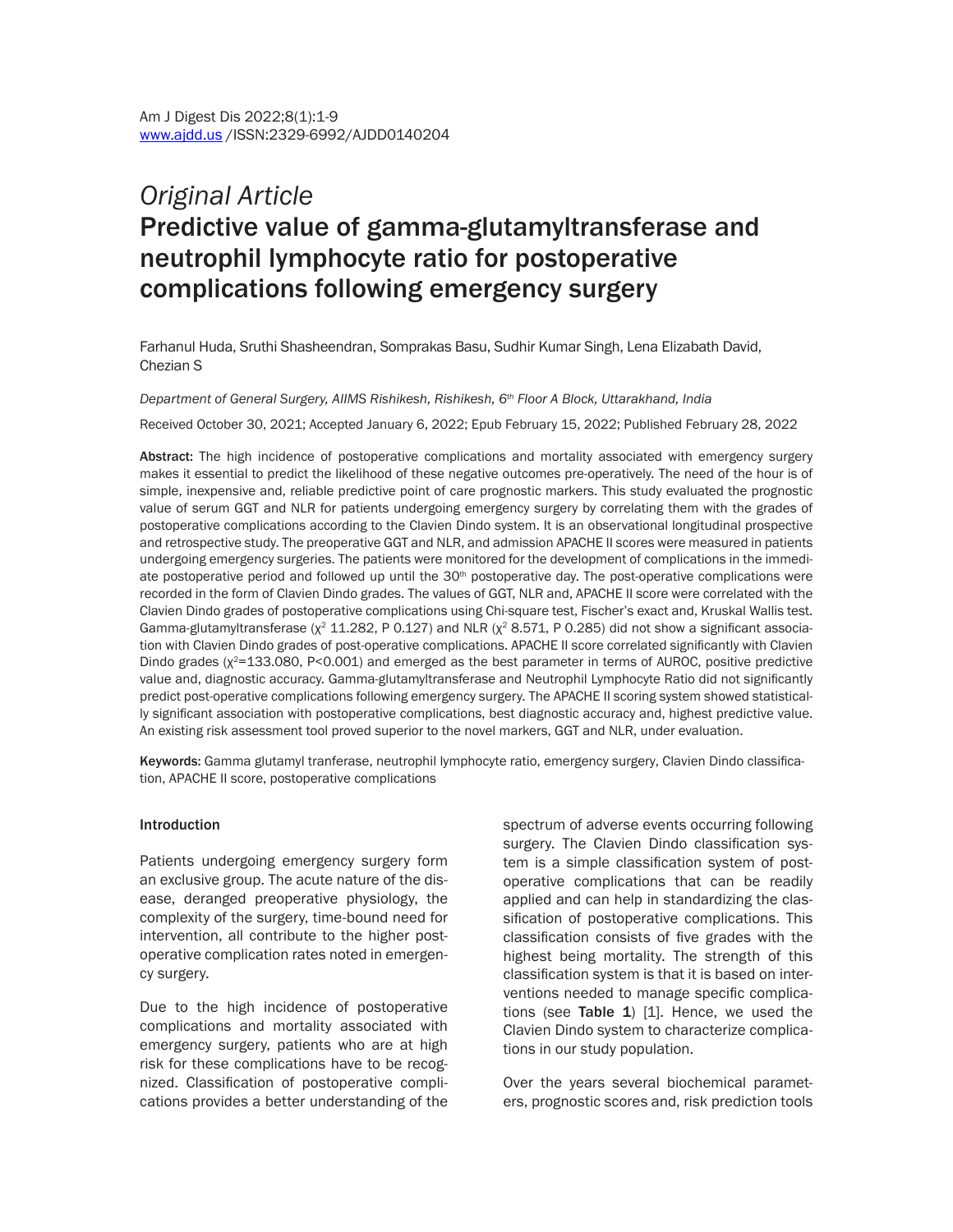| Grade            | Definition                                                                                                                                                                                                         |
|------------------|--------------------------------------------------------------------------------------------------------------------------------------------------------------------------------------------------------------------|
| Grade I          | Any alteration in the normal postoperative course which does not require pharmacological treatment, surgery,<br>endoscopic or radiological interventions. This grade includes bedside drainage of wound infections |
| Grade II         | Requires pharmacological treatment with medications other than those used for managing grade I complications                                                                                                       |
| Grade III        | Requiring surgical, endoscopic or, radiological intervention                                                                                                                                                       |
| III a            | Not requiring general anesthesia                                                                                                                                                                                   |
| III <sub>b</sub> | Requiring general anesthesia                                                                                                                                                                                       |
| Grade IV         | Life-threatening complication, Needs ICU admission                                                                                                                                                                 |
| IV a             | Single organ dysfunction                                                                                                                                                                                           |
| IV b             | Multi-organ dysfunction                                                                                                                                                                                            |
| Grade V          | Death                                                                                                                                                                                                              |
| Suffix d         | Stands for disability, it is used along with respective complication when the patient has postoperative complication<br>at discharge from the health-care facility                                                 |

Table 1. Clavien Dindo classification system

have been formulated for predicting morbidity and mortality in surgical patients. The Acute physiology and chronic health evaluation (AP-ACHE II and APACHE III), Simplified acute physiology score (SAPS II), Mortality probability model (MPM II) are tools used to quantify the severity of physiological derangement in the patient [2, 3]. Scores specific to surgeries include the POSSUM score (Physiological and Operative Severity score for enumeration of mortality and morbidity), P-POSSUM (Portsmouth POSSUM), and, the Surgical Apgar score (SAS). Scoring systems used in trauma include the Denver criteria, the SOFA (Sequential Organ Failure Assessment) score, Revised Trauma Score (RTS) and, TRISS (Trauma and Injury Severity Score). The cumbersome nature of score calculation has prompted the search for simplified prognostic markers that efficiently predict complications.

Gamma-glutamyltransferase, formerly known as gamma-glutamyl transpeptidase is an enzyme involved in transferring "gamma-glutamyl groups" from one compound to another molecule. Elevated GGT levels were found to be associated with all forms of liver disease including alcoholic liver disease, porphyria cutaneatarda (PCT), Non-alcoholic steatohepatitis (NA-SH), fatty liver, obesity and, metabolic syndrome [4-6]. Hannigan et al. detected raised GGT levels in 451 human tumors [7]. Abnormal GGT levels were associated with acute cardiac events, hypertension, smoking and, cerebrovascular accidents, both ischemic and hemorrhagic stroke [8-10]. Elevated GGT levels were also shown to predict all-cause mortality. The prognostic role of GGT in post-operative complications following emergency surgery has not been explored to our best knowledge.

The neutrophil-lymphocyte ratio (NLR) is derived from the ratio of neutrophils to that of lymphocytes. Persistent lymphopenia adversely affects the patient outcome and concomitantly yields a high NLR ratio. High NLR correlated with mortality and postoperative complications after emergency laparotomies for benign and malignant conditions. The prognostic value of NLR in all emergency surgeries needs further exploration.

This study is an attempt to have a better understanding of the prognostic value of serum GGT and NLR for patients undergoing emergency surgery by correlating them with the grades of postoperative complications according to the Clavien Dindo system.

#### Materials and methods

# *Study design and duration*

This is an observational, longitudinal prospective and, retrospective study. The retrospective part of the study was conducted over 18 months from 2019, April to 2020, September. The prospective part of the study was done over 6 months from 2020, October to 2021, March.

#### *Inclusion and exclusion criteria*

*Inclusion criteria:* Males and females of age 18-80 years undergoing emergency surgery for: 1. Hollow viscus perforation; 2. Acute intestinal obstruction; 3. Strangulated hernia; 4. Blunt and penetrating abdominal trauma; 5. Diabetic foot; 6. Necrotizing soft tissue infection; 7. Wet gangrene; 8. Traumatic amputation.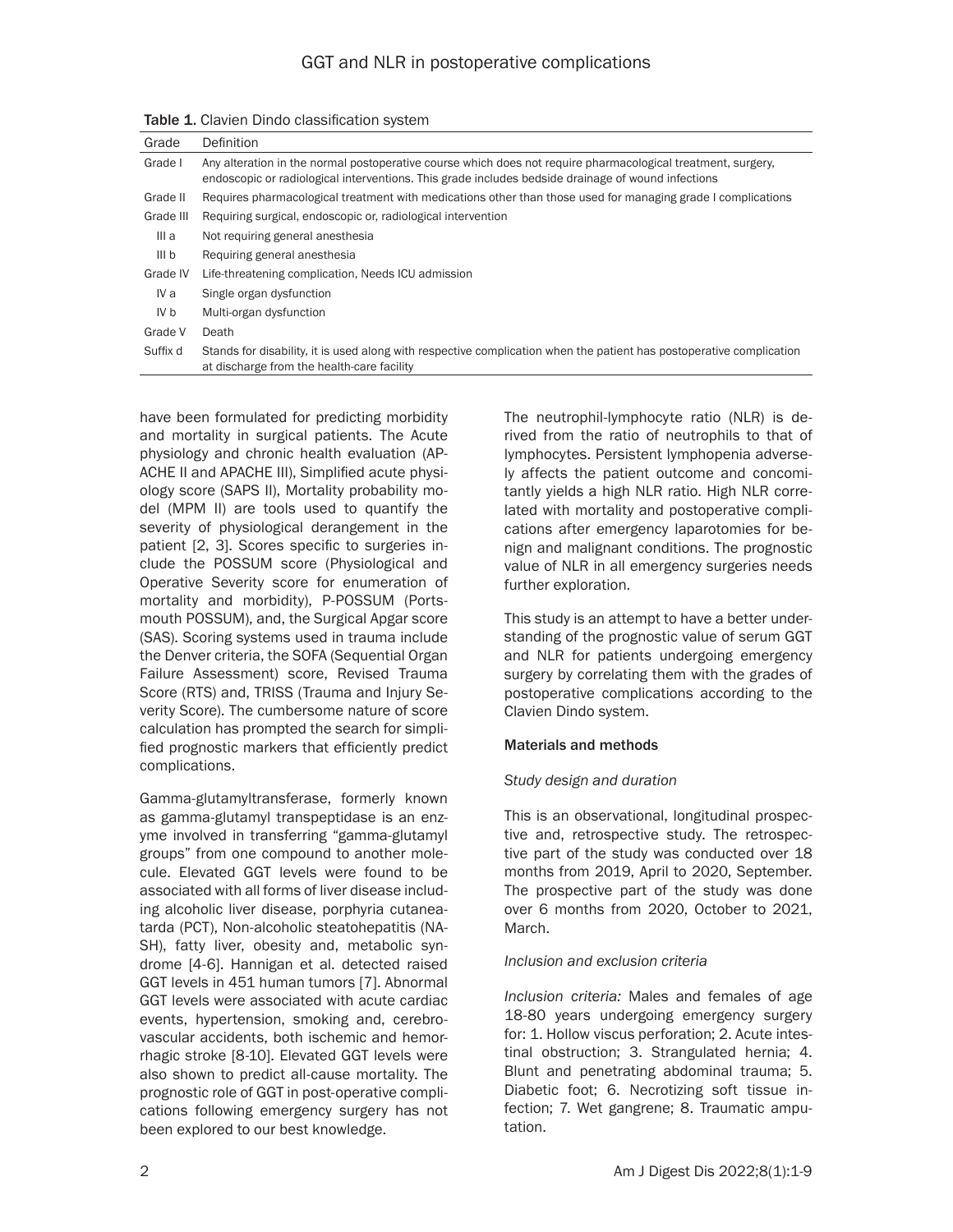*Exclusion criteria:* Patients with chronic liver disease, viral hepatitis, alcoholics, chronic kidney disease (CKD) and, malignancy.

A total of 189 emergency surgery patients were included in the study, of which 139 (73.5%) were males and 50 (26.5%) were females.

# *Methodology*

The pre-operative GGT and NLR values were recorded meticulously and the APACHE II score was calculated for all the patients enrolled in the study. The GGT values were obtained from the preoperative liver function panel. NLR value was obtained by dividing the neutrophil by the lymphocyte count obtained from the complete blood count. APACHE II score was calculated using laboratory and clinical parameters in the preoperative period using online calculation software system. The patients were diligently monitored in the post-operative period and followed up till the 30<sup>th</sup> post-operative day. All complications that occurred during this period were recorded according to the Clavien Dindo grading system. Data regarding the preoperative complete blood counts, liver, renal function parameters and, relevant history of the patient were also carefully recorded after duly obtaining written informed consent from the patients.

#### *Statistical analysis*

Chi-square tests and Fischer exact tests were used to correlate the parameters with Clavien Dindo's grade of postoperative complications. Kruskal Wallis test was used to correlate data with a non-parametric distribution. Fisher's exact test was used when more than 20% of the total number of cells had an expected count of less than 5. No group comparisons were done in this study. A *p*-value <0.5 was considered statistically significant.

# **Results**

A total of 189 patients, 18 years and above, satisfying the inclusion criteria were enrolled in the study, the mean age of patients being 43.33±15.77 years. Demographic parameters of patients, relevant history, pulse rate, blood pressure, pre-operative complete blood counts, renal and liver function tests, primary disease pathology, surgical procedure and, postoperative complications were correlated with Clavien Dindo grades. A statistically significant association of Clavien Dindo grades was also noted with APACHE II score, pre-operative pulse rate, diastolic blood pressure, hemoglobin, serum albumin, SGPT, blood urea, serum creatinine and, serum calcium (see Table 2).

#### *Correlation of neutrophil lymphocyte ratio (NLR) with Clavien Dindo*

The median NLR of the study population was 10 (mean: 11.52), mean NLR in patients without any complications was 10.72 (7.65), the highest mean NLR (15.06) was noted in patients with Grade I complications while the lowest mean NLR of 9.35 was observed with Grade IVa complications. The association with various grades of Clavien Dindo however was not statistically significant ( $χ²$  8.571, P 0.285) (see Table 3).

#### *Correlation of gamma glutamyl transferase (GGT) with Clavien Dindo*

The median overall GGT of the study population was 26.6 U/L (mean: 39.02). The mean GGT in patients without any complications was 39.66 U/L (SD 37.31), highest mean GGT (76.70 U/L) was observed in patients with Grade III b complications while the lowest mean GGT of 26.97 U/L was observed with Grade IV a complication. A mean GGT value of 37.24 U/L was associated with Grade V complication (mortality). The association with different grades of Clavien Dindo (Table 4) was not statistically significant (χ2 11.282, P 0.127).

# *APACHE II score correlation with Clavien Dindo*

The mean APACHE II score in patients without any complications was 4.25 (SD 3.29). The highest score (20.73) was observed in patients with Grade V complications while the lowest score of 5.17 was observed with Grade I complications. APACHE II score varied significantly with various grades of Clavien Dindo (Table 5). The study observed that an APACHE II score ≥7 predicts complications with 78% sensitivity and 83% specificity with an odds ratio and relative risk of 13. 2 (6.06-28.74) and 2.24 (1.76-2.97) respectively. APACHE II score emerged as the best parameter in terms of AUROC, positive predictive value and, diagnostic accuracy.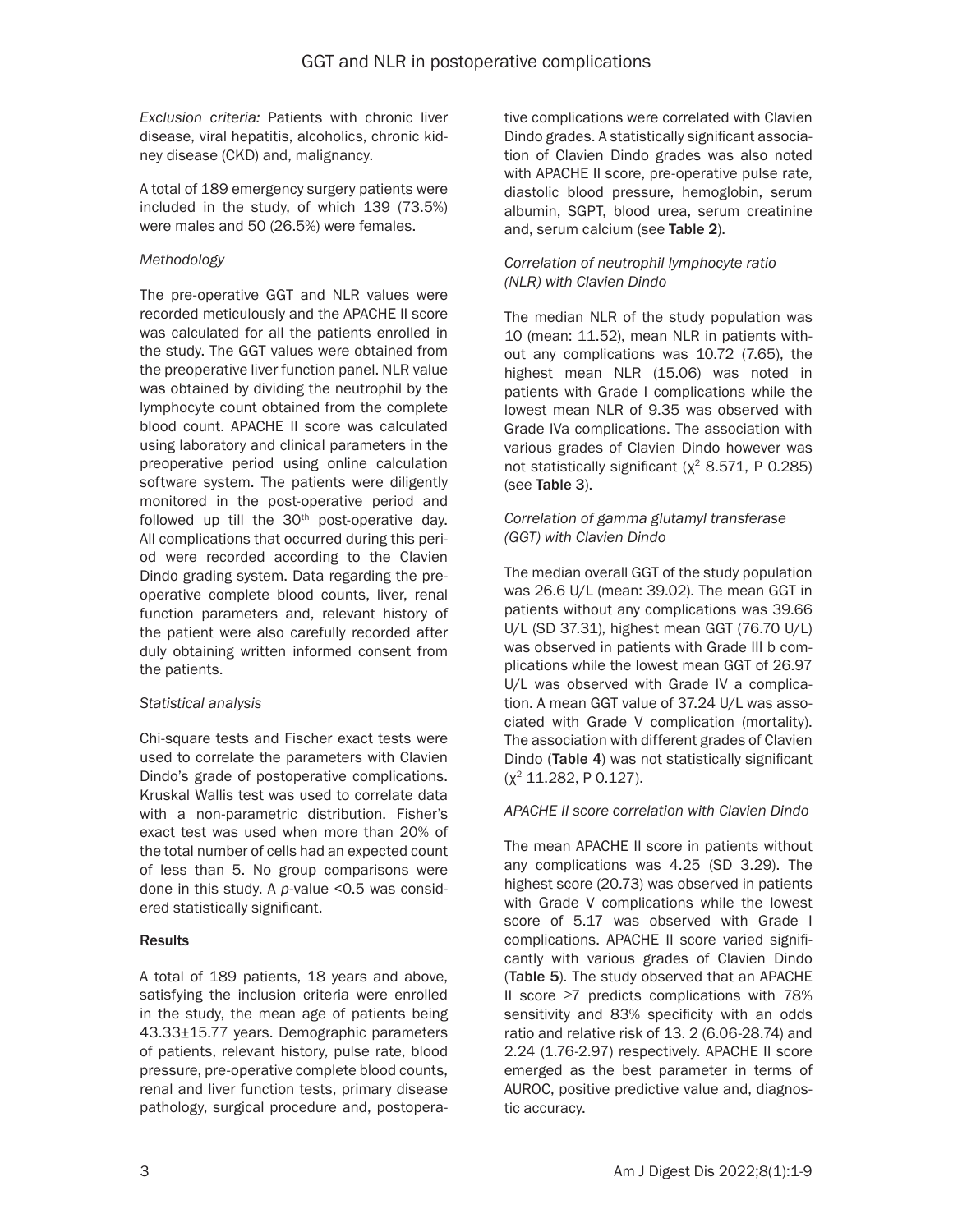|                               | Clavien Dindo Grade |                     |                      |                         |                        |                                                                                                                                   |                       |                     |          |  |
|-------------------------------|---------------------|---------------------|----------------------|-------------------------|------------------------|-----------------------------------------------------------------------------------------------------------------------------------|-----------------------|---------------------|----------|--|
| Parameters                    | None<br>$(n=64)$    | Grade I<br>$(n=18)$ | Grade II<br>$(n=19)$ | Grade III a<br>$(n=14)$ | Grade III b<br>$(n=1)$ | Grade IV a<br>$(n=18)$                                                                                                            | Grade IV b<br>$(n=9)$ | Grade V<br>$(n=45)$ | P-value  |  |
| Age (Years)                   | 44.66±15.10         | 38.39±14.58         | 38.79±14.27          | 49.07±17.89             | $30.00 + 0$            | 41.67±14.07                                                                                                                       | 42.56±13.46           | 44.96±17.96         | 0.5001   |  |
| Gender                        |                     |                     |                      |                         |                        |                                                                                                                                   |                       |                     | 0.4963   |  |
| Male                          | 48 (75.0%)          | 14 (77.8%)          | 15 (78.9%)           | 13 (92.9%)              | $1(100.0\%)$           | 11 (61.1%)                                                                                                                        | 6(66.7%)              | 30 (66.7%)          |          |  |
| Female                        | 16 (25.0%)          | 4(22.2%)            | $4(21.1\%)$          | 1(7.1%)                 | $0(0.0\%)$             | 7 (38.9%)                                                                                                                         | 3(33.3%)              | 15 (33.3%)          |          |  |
| Any comorbidity               | 19 (29.7%)          | $2(11.1\%)$         | 1(5.3%)              | 2(14.3%)                | $0(0.0\%)$             | $1(5.6\%)$                                                                                                                        | $1(11.1\%)$           | 16 (35.6%)          | 0.0293   |  |
| Diabetes mellitus             | 11 (17.2%)          | $2(11.1\%)$         | 1(5.3%)              | $0(0.0\%)$              | $0(0.0\%)$             | $0(0.0\%)$                                                                                                                        | $0(0.0\%)$            | 6(13.3%)            | 0.3373   |  |
| Hypertension                  | $4(6.2\%)$          | $1(5.6\%)$          | $0(0.0\%)$           | $0(0.0\%)$              | $0(0.0\%)$             | $0(0.0\%)$                                                                                                                        | $0(0.0\%)$            | $5(11.1\%)$         | 0.6243   |  |
| Chronic medications           | 11 (17.2%)          | $2(11.1\%)$         | 2(10.5%)             | 2(14.3%)                | $0(0.0\%)$             | $1(5.6\%)$                                                                                                                        | $1(11.1\%)$           | 13 (28.9%)          | 0.4513   |  |
| Presence of addictions        | 25 (39.1%)          | $9(50.0\%)$         | 8 (42.1%)            | 4(28.6%)                | $0(0.0\%)$             | 2(11.1%)                                                                                                                          | 2(22.2%)              | 13 (28.9%)          | 0.2063   |  |
| Smoking/Tobacco Use (Present) | 22 (34.4%)          | $9(50.0\%)$         | 7 (36.8%)            | 4(28.6%)                | $0(0.0\%)$             | $2(11.1\%)$                                                                                                                       | 2(22.2%)              | 12 (26.7%)          | 0.3033   |  |
| Analgesic abuse               | $1(1.6\%)$          | $2(11.1\%)$         | 1(5.3%)              | $0(0.0\%)$              | $0(0.0\%)$             | $0(0.0\%)$                                                                                                                        | $0(0.0\%)$            | $1(2.2\%)$          | 0.3703   |  |
| H/o Past Surgery (Present)    | 16 (25.0%)          | 3(16.7%)            | $4(21.1\%)$          | 1(7.1%)                 | $0(0.0\%)$             | 6(33.3%)                                                                                                                          | 2(22.2%)              | $9(20.0\%)$         | 0.7743   |  |
| Pulse Rate (BPM)              | 97.56±13.25         | 100.83±16.47        | 103.81±12.46         | 105.85±14.59            | 108.00±0               | 99.41±12.66                                                                                                                       | 114.75±14.14          | 109.61±18.07        | 0.0081   |  |
| Systolic BP (mmHg)            | 109.95±17.98        | 109.78±24.60        | 108.06±15.75         | 112.62±22.10            | $96.00 + 0$            | 118.29±24.46                                                                                                                      | 103.50±17.10          | 101.98±23.76        | 0.1321   |  |
| Diastolic BP (mmHg)           | 71.74±10.97         | 70.33±13.45         | 69.50±9.22           | 69.08±9.75              | 62.00±0                | 72.47±11.91                                                                                                                       | 70.75±10.14           | 63.29±11.53         | 0.0301   |  |
| Hemoglobin (g/dL)             | $11.62 \pm 2.53$    | $12.63 \pm 2.15$    | $10.79 \pm 3.16$     | $10.94 \pm 3.67$        | $16.79 + 0$            | 12.18±3.53                                                                                                                        | 12.16±3.47            | $9.91 \pm 2.31$     | 0.0031   |  |
| TLC (/cu.mm)                  |                     |                     |                      |                         |                        | 13361.88±8471.57 15356.33±5536.89 14074.79±8603.89 14759.29±7003.98 21030.00±0 11895.33±9549.00 11606.88±5866.51 11926.77±6951.20 |                       |                     | 0.2991   |  |
| Neutrophils (%)               | 79.84±11.85         | 85.76±5.27          | 80.70±9.09           | 84.60±4.61              | 85.95±0                | 82.61±5.34                                                                                                                        | 78.15±16.00           | 82.84±12.20         | 0.4951   |  |
| Platelet Count (Lacs/cu.mm)   | $2.38 + 1.11$       | $2.69 + 1.41$       | $3.13 + 1.70$        | $2.60 + 1.11$           | $3.07 + 0$             | $1.84 + 0.80$                                                                                                                     | $2.77 \pm 2.89$       | $2.56 \pm 1.66$     | 0.2171   |  |
| Total Bilirubin (mg/dL)       | $0.79 + 0.70$       | $1.15 + 1.59$       | $1.68 + 2.23$        | $0.52 \pm 0.26$         | $4.24 \pm 0$           | $1.57 + 2.97$                                                                                                                     | $1.16 + 1.87$         | $1.07 \pm 1.51$     | 0.1061   |  |
| Direct Bilirubin (mg/dL)      | $0.46 \pm 0.43$     | $0.53 + 0.51$       | $1.01 \pm 1.56$      | $0.31 \pm 0.16$         | $1.82 + 0$             | $0.92 \pm 1.94$                                                                                                                   | $0.72 \pm 1.19$       | $0.65 \pm 0.85$     | 0.1551   |  |
| SGOT (U/L)                    | 38.83±42.17         | 53.57±33.38         | 46.99±64.37          | 41.14±45.45             | 91.00±0                | 44.72±29.84                                                                                                                       | 71.91±78.37           | 68.04±87.54         | 0.1681   |  |
| SGPT (U/L)                    | 41.18±40.08         | 91.03±80.77         | 70.02±87.00          | 57.65±58.18             | 99.00±0                | 68.52±75.86                                                                                                                       | 111.54±115.63         | 89.86±111.26        | 0.0181   |  |
| ALP $(U/L)$                   | 235.89±139.06       | 240.49±180.79       | 332.95±405.24        | 213.51±226.34           | 156.40±0               | 199.00±91.30                                                                                                                      | 274.04±193.40         | 218.00±111.68       | 0.9401   |  |
| Total Protein (g/dL)          | $6.15 \pm 1.17$     | $6.36 \pm 1.12$     | $6.02 \pm 1.35$      | $5.57 \pm 1.48$         | 7.64±0                 | $5.73 \pm 0.77$                                                                                                                   | $5.74 \pm 1.33$       | $5.62 \pm 0.98$     | 0.0631   |  |
| S. Albumin (g/dL)             | $3.55 \pm 0.67$     | $3.67 \pm 0.54$     | $2.99 + 0.66$        | $3.37 \pm 0.77$         | $4.53 + 0$             | $3.41 \pm 0.49$                                                                                                                   | $3.10 \pm 0.77$       | 3.06±0.70           | 0.0011   |  |
| Blood Urea (mg/dL)            | 47.64±42.83         | 56.77±51.19         | 62.44±51.43          | 47.24±27.30             | 73.00±0                | 79.72±59.28                                                                                                                       | 50.99±30.31           | 76.30±53.31         | 0.0251   |  |
| S. Creatinine (mg/dL)         | $1.08 + 0.98$       | $1.17 + 0.76$       | $1.37 \pm 1.04$      | $1.05 \pm 0.38$         | $3.83 + 0$             | $1.74 \pm 0.82$                                                                                                                   | $1.06 \pm 0.55$       | $1.59 + 0.90$       | 0.0011   |  |
| S. Sodium (mEq/L)             | 134.86±6.44         | 136.18±4.46         | 135.58±5.47          | 135.74±6.95             | 149.00±0               | 139.78±7.59                                                                                                                       | 138.39±4.36           | 137.26±10.13        | 0.1011   |  |
| S. Potassium (mEq/L)          | $4.29 \pm 0.80$     | 4.38±0.76           | 4.49±0.77            | $4.34 \pm 0.61$         | $5.80 + 0$             | $4.49 \pm 0.89$                                                                                                                   | 4.48±0.86             | $4.42 \pm 1.07$     | 0.8001   |  |
| S. Calcium (mg/dL)            | 8.18±0.92           | $8.27 \pm 0.46$     | $8.05 \pm 0.86$      | $8.26 \pm 0.56$         | $10.18 + 0$            | $8.23 \pm 0.99$                                                                                                                   | $7.74 \pm 0.59$       | $7.71 \pm 0.95$     | 0.0141   |  |
| Neutrophil Lymphocyte Ratio   | $10.72 \pm 7.65$    | 15.06±7.71          | $10.63 \pm 5.72$     | $10.43 \pm 3.57$        | $11.00 + 0$            | $9.35 \pm 4.24$                                                                                                                   | $9.50 \pm 8.05$       | 13.38±10.10         | 0.2851   |  |
| GGT (U/L)                     | 39.66±37.31         | 44.37±47.38         | 46.26±62.38          | 28.39±30.52             | 76.70±0                | 26.97±24.79                                                                                                                       | 55.56±50.97           | 37.24±32.59         | 0.1271   |  |
| <b>APACHE II Score</b>        | $4.25 \pm 3.29$     | $5.17 \pm 2.94$     | $6.53 \pm 3.66$      | 7.50±4.33               | $13.00 + 0$            | 14.67±4.54                                                                                                                        | $15.44 \pm 2.83$      | 20.73±4.31          | < 0.0011 |  |

Table 2. Association between Clavien Dindo grades and study parameters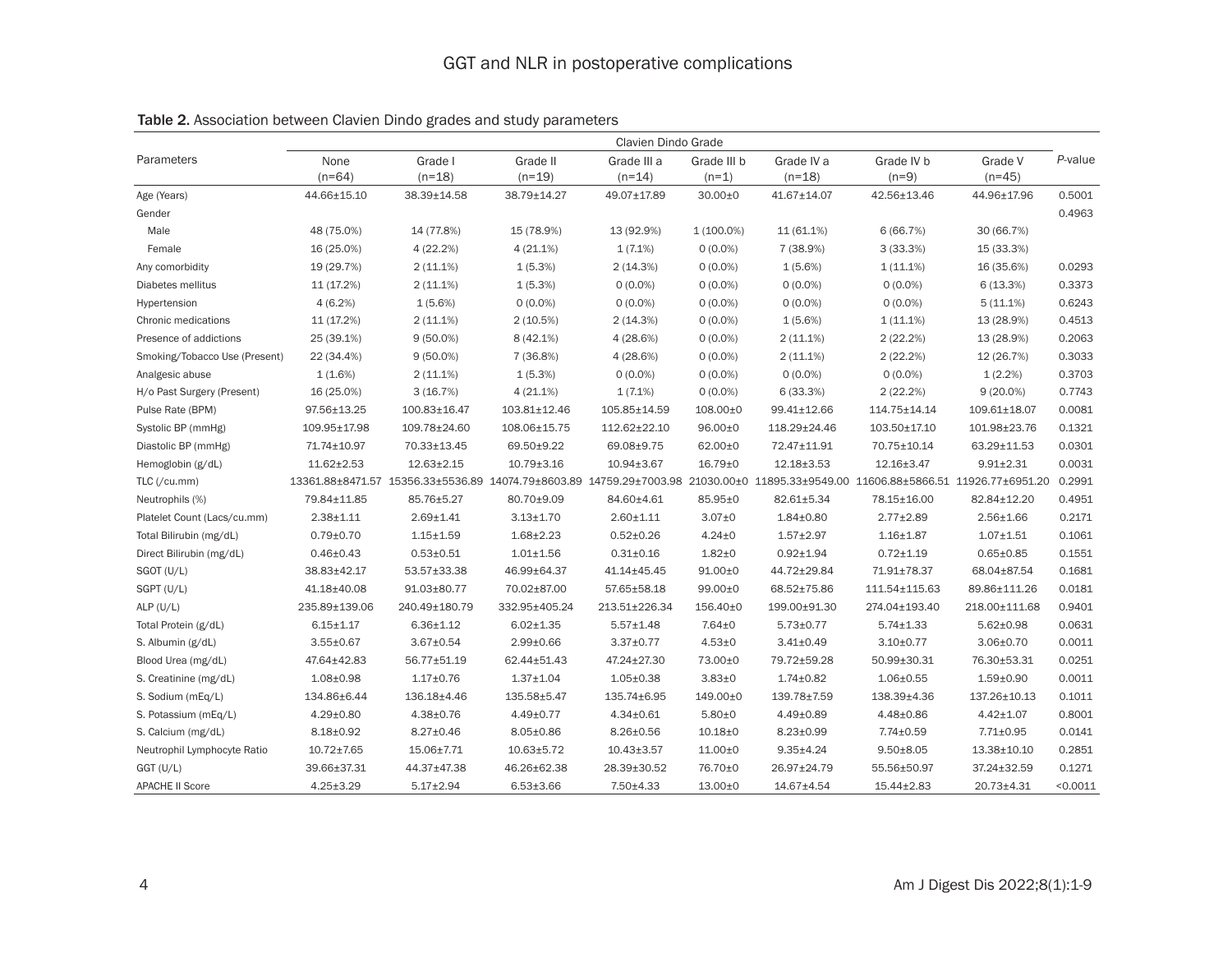# GGT and NLR in postoperative complications

| <b>NLR</b>   | Clavien Dindo Grade |              |              |              |                  |            |               |               |       | Kruskal Wallis Test |  |
|--------------|---------------------|--------------|--------------|--------------|------------------|------------|---------------|---------------|-------|---------------------|--|
|              | None                |              |              | III a        | III <sub>b</sub> | IV a       | IV b          |               |       | P-value             |  |
| Mean (SD)    | 10.72 (7.65)        | 15.06 (7.71) | 10.63 (5.72) | 10.43 (3.57) | 11.00 (NA)       | 9.35(4.24) | 9.50 (8.05)   | 13.38 (10.10) | 8.571 | 0.285               |  |
| Median (IQR) | 8 (4.75-15)         | $13(9-19.5)$ | $11(6-15)$   | 11 (7.25-13) | $11(11-11)$      | $8(7-11)$  | 6 (4.5-14.25) | $11(6-17)$    |       |                     |  |
| Range        | 1-31                | $6 - 31$     | $2 - 20$     | $5-16$       | 11-11            | 4-20       | 1-22          | $1 - 45$      |       |                     |  |

Table 4. Comparison of the 8 subgroups of the variable Clavien Dindo grade in terms of GGT values (U/L) (n=188)

|           | Clavien Dindo Grade |               |                             |           |            |                                                                                                                                                  |               |               |        |         |
|-----------|---------------------|---------------|-----------------------------|-----------|------------|--------------------------------------------------------------------------------------------------------------------------------------------------|---------------|---------------|--------|---------|
| GGT (U/L) | None                |               |                             | III a     | III b      | IV a                                                                                                                                             | IV b          |               |        | P-value |
| Mean (SD) | 39.66 (37.31)       | 44.37 (47.38) | 46.26 (62.38) 28.39 (30.52) |           | 76.70 (NA) | 26.97 (24.79)                                                                                                                                    | 55.56 (50.97) | 37.24 (32.59) | 11.282 | 0.127   |
|           |                     |               |                             |           |            | Median (IQR) 31.65 (18.75-43) 24.25 (18-43.92) 22 (14.9-48.6) 18.3 (12-32.7) 76.7 (76.7-76.7) 16.4 (14.42-29.72) 33.4 (25.7-44.1) 27.7 (16-44.9) |               |               |        |         |
| Range     | 6-200               | 10.8-167      | 7-216.6                     | 6.5-123.3 | 76.7-76.7  | 10.9-110.3                                                                                                                                       | 15-167        | 8.2-175       |        |         |

Table 5. Comparison of the 8 subgroups of the Variable Clavien Dindo grade in terms of APACHE II score (n=188)

|                 | Clavien Dindo Grade |            |            |                  |                  |               |              |              |        | Kruskal Wallis Test |  |
|-----------------|---------------------|------------|------------|------------------|------------------|---------------|--------------|--------------|--------|---------------------|--|
| APACHE II Score | None                |            |            | III a            | III <sub>b</sub> | IV a          | IV b         |              |        | P-value             |  |
| Mean (SD)       | 4.25(3.29)          | 5.17(2.94) | 6.53(3.66) | 7.50(4.33)       | 13.00 (NA)       | 14.67 (4.54)  | 15.44 (2.83) | 20.73 (4.31) | 133.08 | < 0.001             |  |
| Median (IQR)    | 4 (2-6)             | $5(4-7)$   | 7 (4-8.5)  | 7.5 (4.25-10.75) | 13 (13-13)       | 15 (11.25-17) | $15(14-17)$  | $22(19-24)$  |        |                     |  |
| Range           | 0-13                | 0-11       | 1-13       | 0-15             | 13-13            | $5 - 25$      | 11-19        | $9 - 27$     |        |                     |  |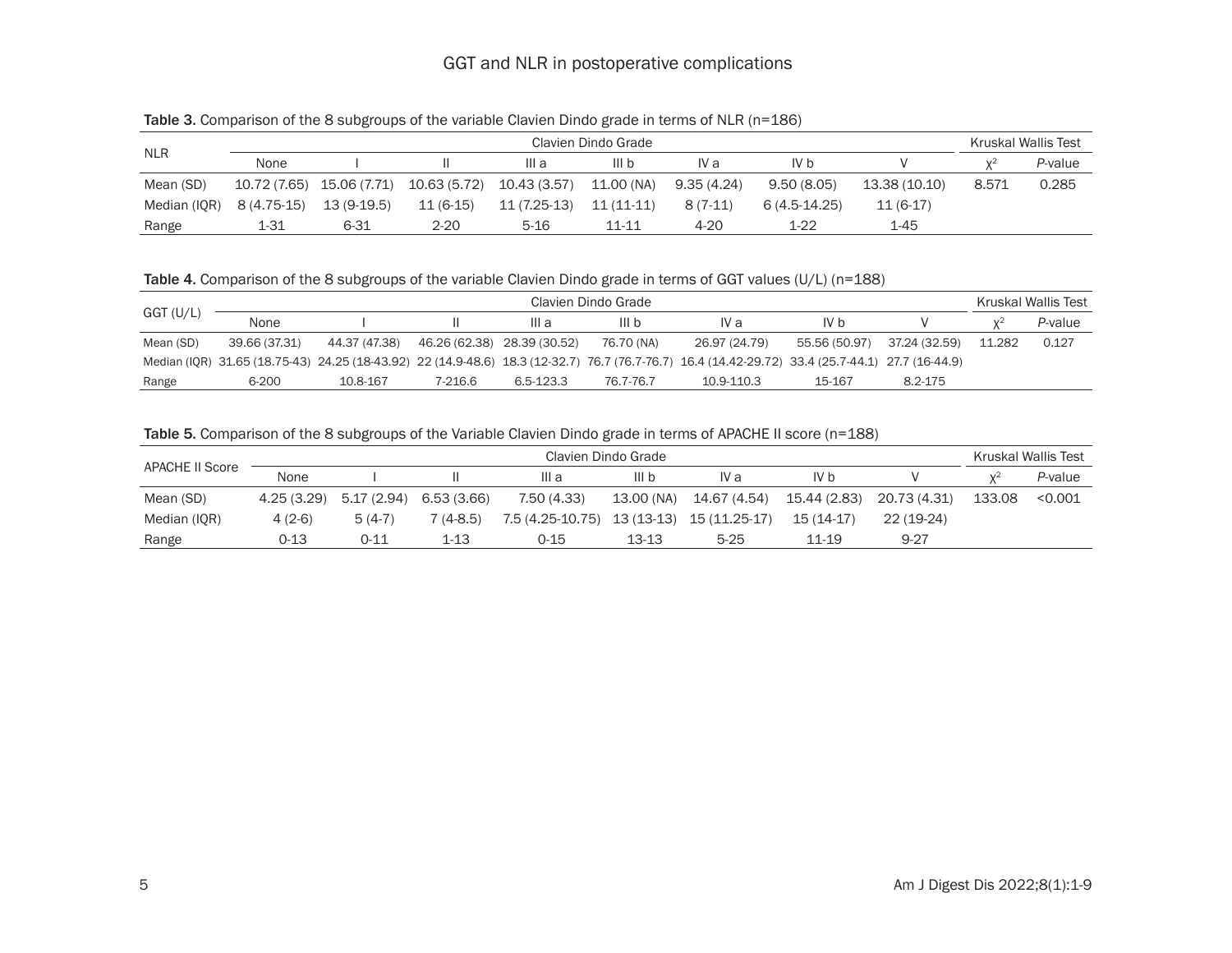|                                     |             | Complications | <b>Fisher's Exact Test</b> |        |         |
|-------------------------------------|-------------|---------------|----------------------------|--------|---------|
| Diagnosis                           | Present     | Absent        | Total                      | $X^2$  | P Value |
| <b>Perforation With Peritonitis</b> | 81 (74.3%)  | 28 (25.7%)    | 109 (100.0%)               | 17.655 | 0.015   |
| Acute Intestinal Obstruction        | 13 (61.9%)  | $8(38.1\%)$   | 21 (100.0%)                |        |         |
| Blunt Trauma Abdomen                | 13 (65.0%)  | 7 (35.0%)     | 20 (100.0%)                |        |         |
| <b>PVD With Wet Gangrene</b>        | 5(38.5%)    | 8(61.5%)      | 13 (100.0%)                |        |         |
| <b>Traumatic Amputation</b>         | 5(71.4%)    | $2(28.6\%)$   | 7 (100.0%)                 |        |         |
| Penetrating Trauma Abdomen          | 4 (66.7%)   | $2(33.3\%)$   | $6(100.0\%)$               |        |         |
| Necrotising soft tissue infection   | $1(20.0\%)$ | 4 (80.0%)     | $5(100.0\%)$               |        |         |
| Strangulated Hernia                 | $1(20.0\%)$ | 4 (80.0%)     | $5(100.0\%)$               |        |         |
| Diabetic Foot                       | $1(50.0\%)$ | $1(50.0\%)$   | $2(100.0\%)$               |        |         |
| Total                               | 124 (66.0%) | 64 (34.0%)    | 188 (100.0%)               |        |         |

Table 6. Association between post-operative complications and disease pathology (n=188)

#### *Disease pathology and Clavien Dindo grades*

The primary disease pathology was categorized into 9 groups-hollow viscus perforation = with peritonitis, acute intestinal obstruction, PVD with wet gangrene, NSTI, diabetic foot, strangulated hernia, blunt and penetrating trauma abdomen and, traumatic amputation. Fischer's exact test was used to explore the association between disease pathology and the presence of postoperative complications. A statistically significant difference was noted between disease pathology and the presence of postoperative complications  $(x^2, 17.655, P)$ 0.01). Patients with perforation peritonitis had the largest proportion of post-operative complications (74.3%) (Table 6). A significant correlation could not however be observed between disease pathology and Clavien Dindo grades of post-operative complications ( $x^2$  49.439, P 0.720).

# **Discussion**

Our study evaluated 189 emergency surgery patients operated on between 1st April 2019 and 31st March 2021. Among the 189 patients included in the study, 139 (73.5%) were males and 50 (26.5%) were females. A higher female preponderance was noted in emergency surgeries by some nationwide studies, while others including extremes of age noted a male predominance [11, 12]. Postoperative complications were noted in 124 (66.0%) patients. This rate is higher than the complication rates ranging from 24.7% to 53.4% observed in studies conducted on emergency surgeries [13, 14]. These studies which evaluated the complication rates in emergency surgery were mainly focussed on a limited number of emergency surgical conditions, including fewer cases of perforation peritonitis and more vascular surgical emergencies [15]. Delayed presentation leading to severe hemodynamic instability coupled with physiological derangements and high morbidity related to the disease pathology could have contributed to the high mortality rates observed in this study [16-19].

GGT values were found to vary greatly from region to region and across age groups, making it difficult to formulate a uniform precise range applicable to all [8]. This study was the first attempt to investigate the prognostic role of GGT in postoperative complications following emergency surgery to our knowledge. Serum GGT values, however, did not show a significant correlation ( $\chi^2$  11.282, P 0.127) with postoperative complications in this study. Former studies evaluated the predictive value of GGT in negative outcomes after liver resection and surgeries performed for other hepatobiliary pathologies [20, 21]. The results obtained suggest that the elevated GGT levels are found in association with a comorbid illness like liver disease, malignancy and, alcohol intake but do not share any association with negative outcomes following surgery in the absence of these. We believe the inconsistency noted between our findings and previous results point to this. Thus, the role of GGT as an independent prognostic marker of postoperative complications and mortality in emergency surgery needs further characterization.

The optimal NLR values of the healthy adult population were observed to lie between 0.78- 3.53 [22]. NLR was found to predict patient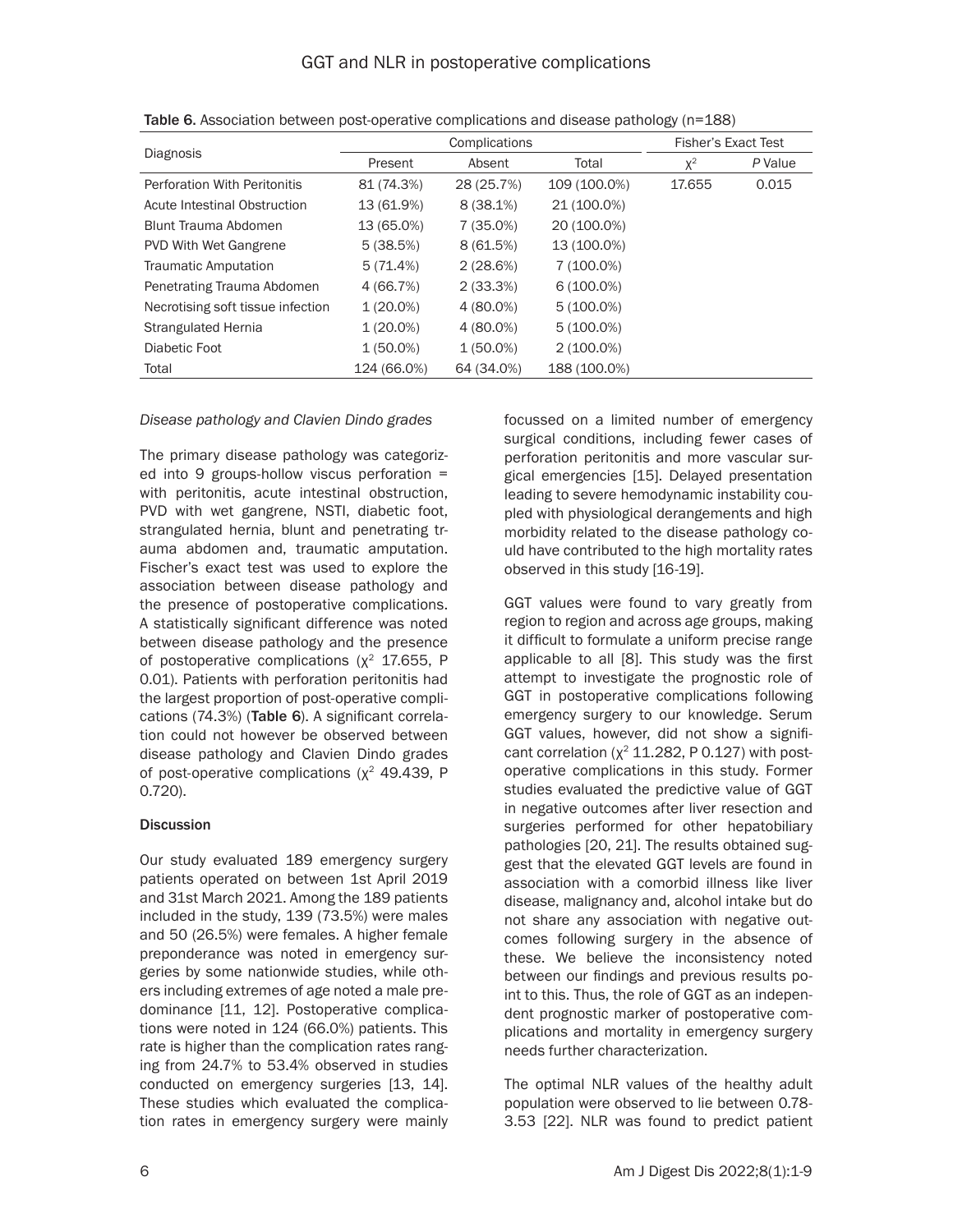outcome in resection of hepatic metastasis from colorectal cancer and, pancreatic cancer resection, severe acute appendicitis, gangrenous appendicitis and, mortality in the geriatric population (>80 years age) undergoing emergency laparotomy [23-26]. However, preoperative NLR and postoperative complications did not demonstrate a significant association (P= 0.285). The lack of correlation in our study probably suggests that the predictive value of NLR is limited to disease states with inflammatory and gross immune dysregulation and not universally applicable to all emergency surgical conditions. Prospective studies with a greater sample size are necessary to arrive at a consensus. The results obtained by various studies in terms of the cut-off NLR value and predictive accuracy for short-term or long-term outcomes were highly variable. The results showed prognostic value only in a subset of the cohort within the study population in some studies, such as that by G. Simpson et al. [27] Deranged inflammatory response and defective immune function are part of many severe illnesses. Elevated NLR values may be the product of interaction between multiple known and unknown factors. The utility of NLR as a predictor of all postoperative complications in emergency surgery hence needs further characterization.

The utility of the APACHE II score in surgical patients has received less attention. Recently researchers have started evaluating APACHE II scores in emergency surgical patients [28]. The advocates against the use in surgical patients argued that the score is primarily based on physiological variables and fails to account for the intra-operative and surgical procedurerelated variables and hence is suboptimal for risk stratification of surgical patients. The results of our study say otherwise. APACHE II score correlated significantly with various grades of postoperative complications. Conversely, risk assessment tools tailormade for surgical patients failed to demonstrate superior risk prediction [29]. The mean APACHE II score ranged from 4.25 (3.29) in the absence of complications to 20.73 (4.31) in Grade V complications in our study. A statistically significant correlation ( $x^2$ =133.080, P<0.001) was noted between APACHE II score and Clavien Dindo's grades of complications. These findings agree with the findings of a systematic review conducted by C.M.Oliver et al. evaluating the various existing risk prediction tools for emergency laparotomy patients [30]. APACHE II score showed significant predictive value (Hazard Ratio: 6.7) in comparison to the Simplified Acute Physiology Score and surgery-specific scores like Manheim peritonitis Index. The AUROC curve for APACHE II score in predicting complications was 0.859 (95% CI: 0.808-0.911) in this study. The observed AUROC values were lower than (0.984) those recorded in previous studies on hollow viscus perforation patients [28]. Evaluation of the score on more patients, dynamic changes in the score during the diseased state and, modifying treatment modalities by accounting for patient risk stratification score forms the food for thought for future studies.

The distribution of primary disease pathology was similar to the findings of the global burden of emergency surgery. The primary disease pathology correlated well with the development of complications ( $\chi^2$  17.655, P 0.015). The observed complication rates were highest in perforation patients. Nearly three quarter (74.3%) of the patients with perforation peritonitis suffered from postoperative complications. The bulk of the perforation patients had peptic ulcer disease-related perforations in our study. The major cause of mortality and complications following emergency surgery worldwide was recorded in peptic ulcer-related disease [31].

The pulse rate, diastolic blood pressure, presence of comorbidity, hemoglobin, SGPT, serum albumin, blood urea, serum creatinine and, serum calcium showed a significant correlation with Clavien Dindo grades of postoperative complications in our study. Further studies incorporating a greater number of patients are essential for validating the predictive value of these parameters. In our study, the APACHE II score showed a significant association with Clavien Dindo grades. APACHE II score was the best parameter in predicting complications in terms of AUROC, highest positive predictive value and, best diagnostic accuracy among all other parameters.

# **Conclusion**

This study was undertaken to find simple and inexpensive, point of care predictors in the form of GGT and NLR for complications among pa-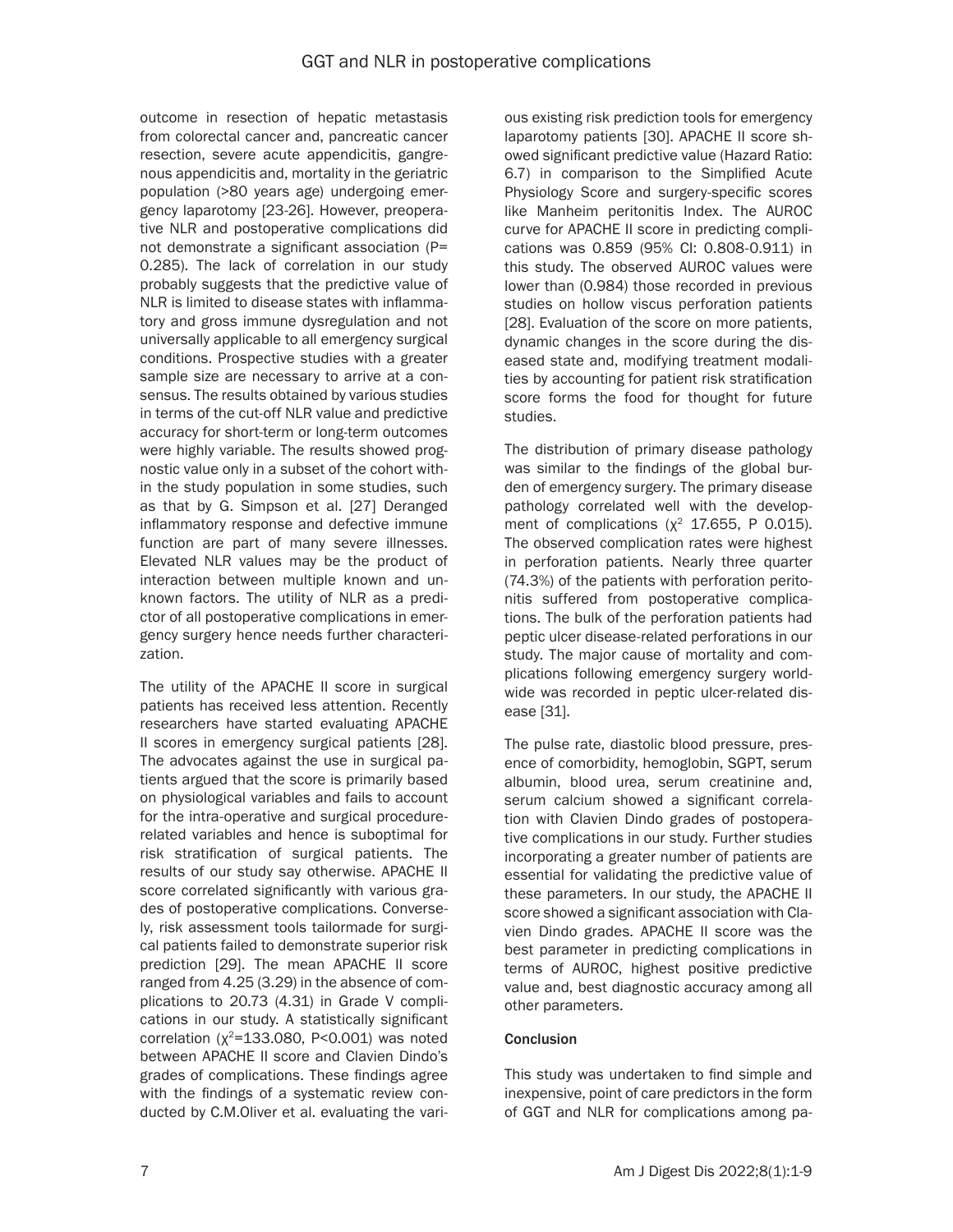tients undergoing emergency surgery. The correlation between GGT and NLR values and Clavien Dindo's grades of complications was not found to be significant. The APACHE II scoring system showed statistically significant association with postoperative complications, best diagnostic accuracy and, highest predictive value. An existing risk assessment tool proved superior to the novel markers under evaluation.

#### Limitations

The number of patients that could be enrolled in the study was limited to 189 in the wake of the Covid 19 Pandemic, the smaller sample size could have influenced the results obtained. The results obtained reflect complications of the emergency surgery pool of a single tertiary health care institution, hence is suboptimal to multicentric studies. Post-operative complications and mortality were recorded during a 30-day follow-up period, limiting the available data on long-term morbidity and sequelae.

#### Disclosure of conflict of interest

None.

Address correspondence to: Dr. Farhanul Huda, Department of General Surgery, AIIMS Rishikesh, Rishikesh, 6<sup>th</sup> Floor A Block, Uttarakhand, India. Tel: +91-9997533211; E-mail: [farhanul1973huda@](mailto:farhanul1973huda@gmail.com) [gmail.com](mailto:farhanul1973huda@gmail.com)

#### **References**

- [1] Dindo D, Demartines N and Clavien PA. Classification of surgical complications: a new proposal with evaluation in a cohort of 6336 patients and results of a survey. Ann Surg 2004; 240: 205-13.
- [2] Al-Temimi MH, Griffee M, Enniss TM, Preston R, Vargo D, Overton S, Kimball E, Barton R and Nirula R. When is death inevitable after emergency laparotomy? Analysis of the American College of Surgeons National Surgical Quality Improvement Program database. J Am Coll Surg 2012; 215: 503-11.
- [3] Levy MM, Fink MP, Marshall JC, Abraham E, Angus D, Cook D, Cohen J, Opal SM, Vincent JL and Ramsay G; SCCM/ESICM/ACCP/ATS/SIS. 2001 SCCM/ESICM/ACCP/ATS/SIS international sepsis definitions conference. Crit Care Med 2003; 31: 1250-6.
- [4] Fletcher LM, Kwoh-Gain I, Powell EE, Powell LW and Halliday JW. Markers of chronic alcohol ingestion in patients with nonalcoholic steatohepatitis: an aid to diagnosis. Hepatology 1991; 13: 455-9.
- [5] Conte D, Bolzoni P, Fraquelli M, Bodini P and Velio P. Non-alcoholic steatohepatitis. Report of five cases and review of the literature. Ital J Gastroenterol 1995; 27: 363-5.
- [6] Adjarov D and Ivanov E. Clinical value of serum gamma-glutamyl transferase estimation in porphyria cutanea tarda. Br J Dermatol 1980; 102: 541-3.
- [7] Hanigan MH, Gallagher BC, Townsend DM and Gabarra V. Gamma-glutamyl transpeptidase accelerates tumor growth and increases the resistance of tumors to cisplatin in vivo. Carcinogenesis 1999; 20: 553-9.
- [8] Whitfield JB. Gamma glutamyl transferase. Crit Rev Clin Lab Sci 2001; 38: 263-355.
- [9] Miura K, Nakagawa H, Nakamura H, Tabata M, Nagase H, Yoshida M and Kawano S. Serum gamma-glutamyl transferase level in predicting hypertension among male drinkers. J Hum Hypertens 1994; 8: 445-9.
- [10] Pintus F and Mascia P. Distribution and population determinants of gamma-glutamyltransferase in a random sample of Sardinian inhabitants. "ATS-SARDEGNA" research group. Eur J Epidemiol 1996; 12: 71-6.
- [11] Armenia SJ, Pentakota SR and Merchant AM. Socioeconomic factors and mortality in emergency general surgery: trends over a 20-year period. J Surg Res 2017; 212: 178-86.
- [12] Schwartz DA, Hui X, Schneider EB, Ali MT, Canner JK, Leeper WR, Efron DT, Haut E, Velopulos CG, Pawlik TM and Haider AH. Worse outcomes among uninsured general surgery patients: does the need for an emergency operation explain these disparities? Surgery 2014; 156: 345-51.
- [13] Akinbami F, Askari R, Steinberg J, Panizales M and Rogers SO Jr. Factors affecting morbidity in emergency general surgery. Am J Surg 2011; 201: 456-62.
- [14] Kwan TL, Lai F, Lam CM, Yuen WC, Wai A, Siu YC, Shung E and Law WL. Population-based information on emergency colorectal surgery and evaluation on effect of operative volume on mortality. World J Surg 2008; 32: 2077-82.
- [15] Ohene-Yeboah M. Acute surgical admissions for abdominal pain in adults in Kumasi, Ghana. ANZ J Surg 2006; 76: 898-903.
- [16] Iversen LH, Bülow S, Christensen IJ, Laurberg S and Harling H; Danish Colorectal Cancer Group. Postoperative medical complications are the main cause of early death after emergency surgery for colonic cancer. Br J Surg 2008; 95: 1012-19.